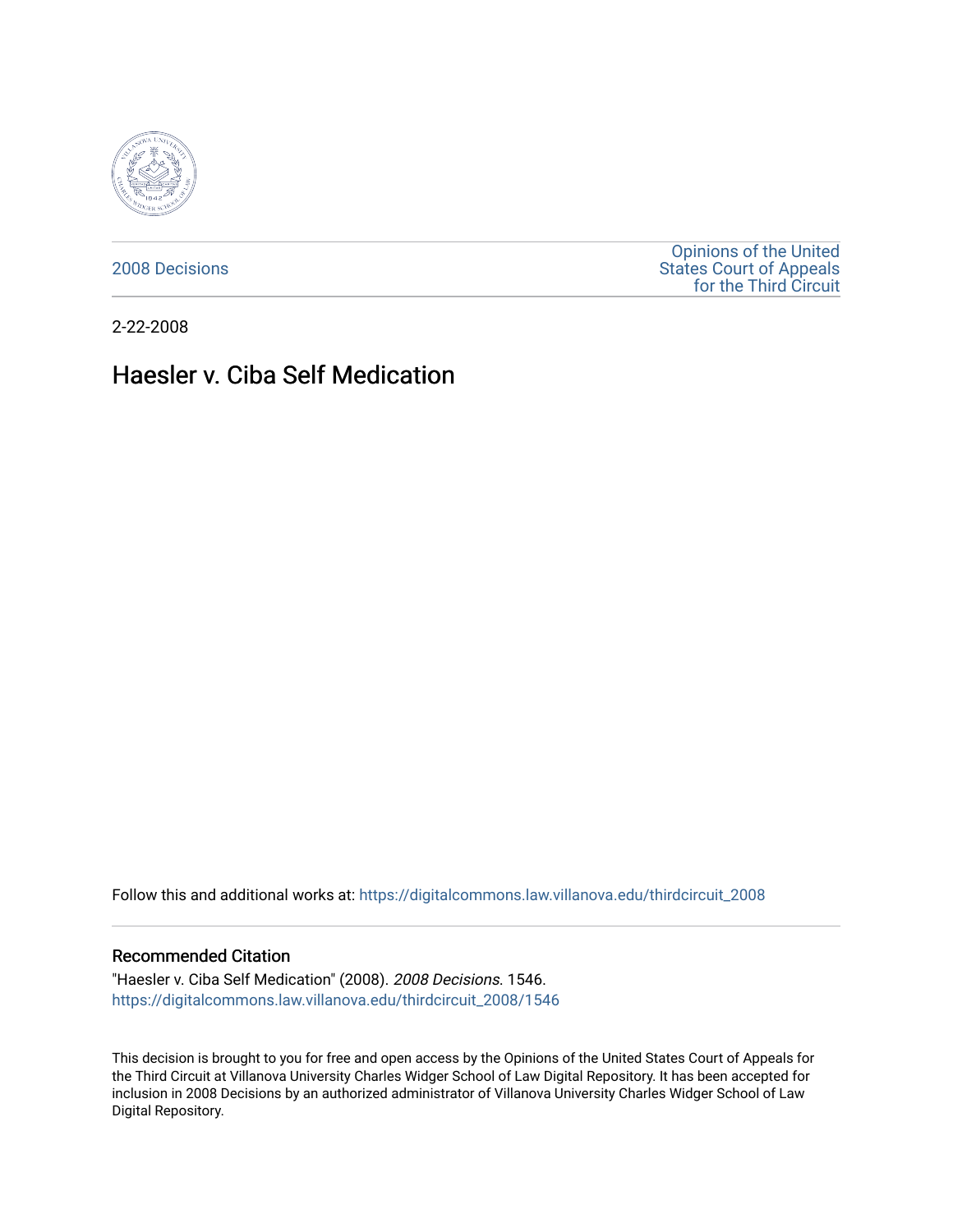### **NOT PRECEDENTIAL**

## UNITED STATES COURT OF APPEALS FOR THE THIRD CIRCUIT

No. 06-4275

l

l

l

l

## FREDERICK HAESLER, JR.; SANDREENA; WANDA BREWSTER; TERESA TALESE; JANET THOMAS, for themselves and all others similarly situated,

Appellants

v.

NOVARTIS CONSUMER HEALTH, INC. ; CIBASELF-MEDICATION FT. WASHINGTON HOURLY EMPLOYEES PENSION PLAN a/k/a Novartis Corporation Fort Washington Hourly Employees' Pension Plan,

Appeal from the United States District Court for the District of New Jersey (D.C. Civil Action No. 05-cv-00372) District Judge: Honorable Joseph A. Greenaway, Jr.

Argued February 8, 2008

Before: MCKEE, AMBRO and ALDISERT, Circuit Judges

(Filed: February 22, 2008)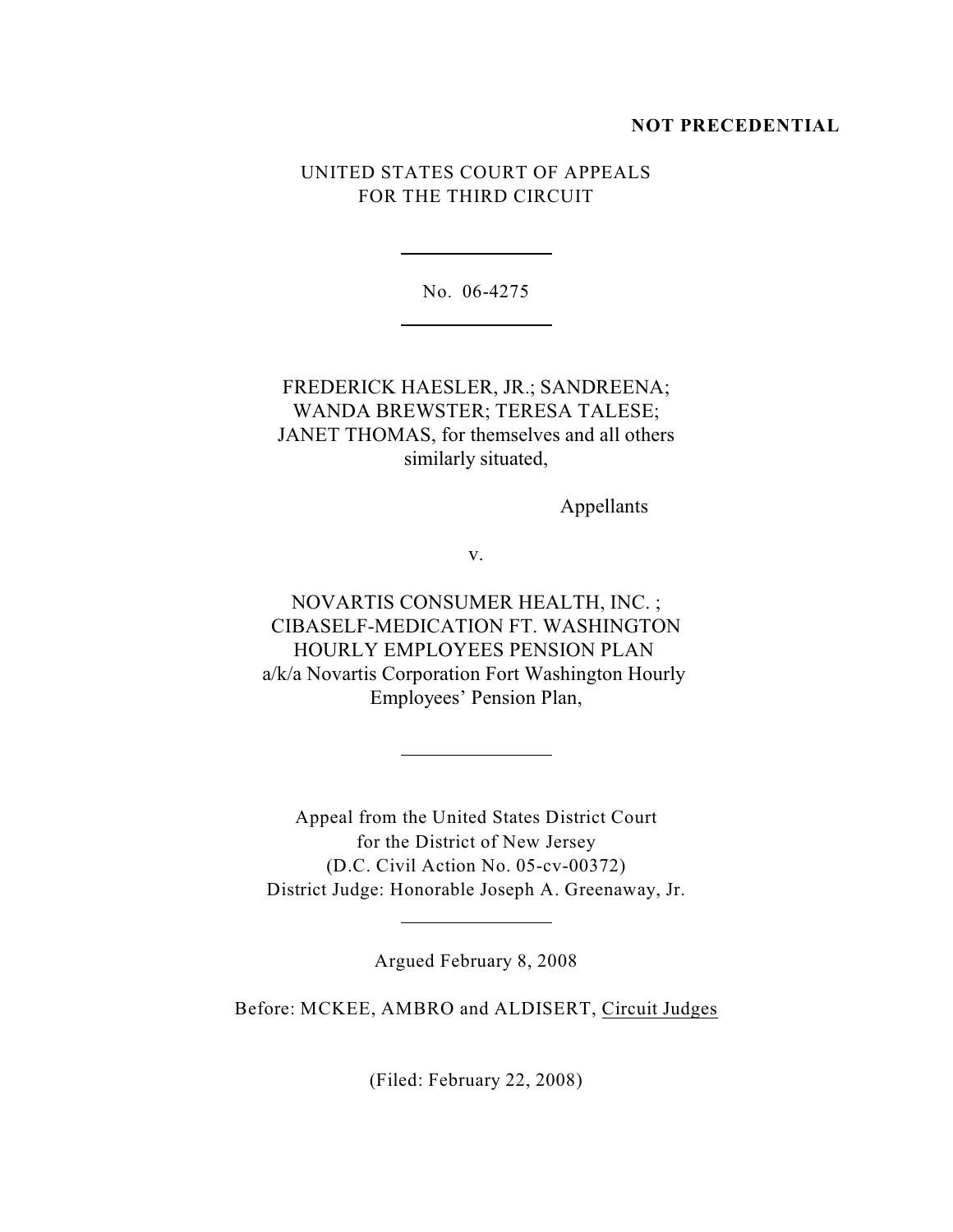Kent Cprek, Esquire (Argued) Jennings Sigmond, Esquire 510 Walnut Street The Penn Mutual Towers, 16th Floor Philadelphia, PA 19106-3683

Counsel for Appellants

Christopher G. FitzPatrick, Esquire Paul L. Kattas, Esquire Kelley, Drye & Warren 200 Kimball Drive Parsippany, NJ 07054

Charles B. Wolf, Esquire (Argued) Philip L. Mowery, Esquire Alixon J. Maki, Esquire Vedder, Price, Kaufman & Kammholz 222 North La Salle Street, Suite 2600 Chicago, IL 60601

Counsel for Appellees

## OPINION

 $\overline{a}$ 

 $\overline{a}$ 

AMBRO, Circuit Judge

Participants in the Novartis Corporation Fort Washington Hourly Employees'

Pension Plan, which is sponsored by Novartis Consumer Health, Inc., appeal from the

District Court's dismissal of their complaint for failure to state a claim for which relief

can be granted. Our review of the dismissal is plenary. *See Rowinski v. Salomon Smith*

*Barney Inc.*, 398 F.3d 294, 298 (3d Cir. 2005).